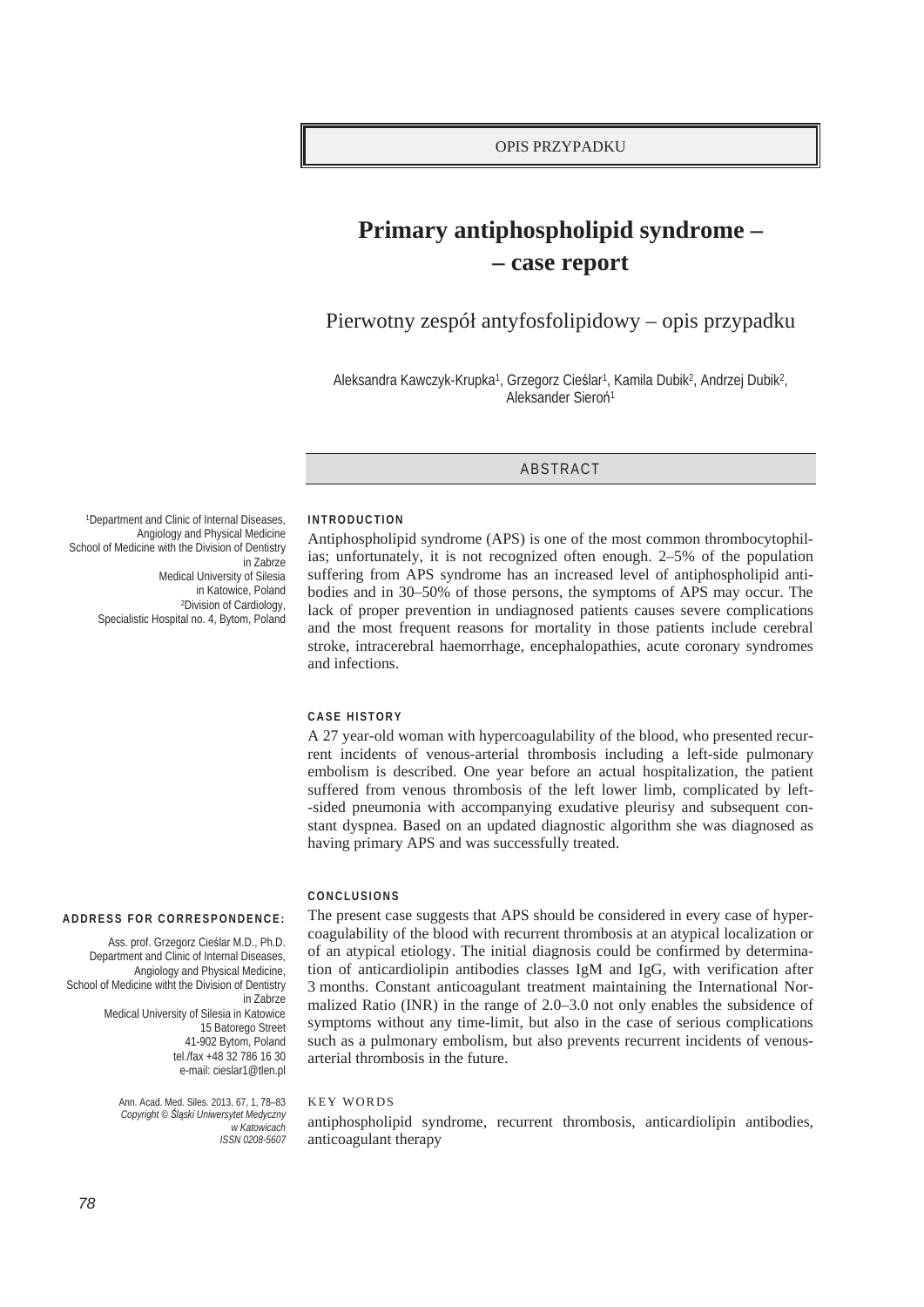## **STRESZCZENIE**

## WST**EP**

Zespół antyfosfolipidowy (APS) będący jedną z najczęstszych trombocytofilii, nie jest, niestety, rozpoznawany dostatecznie często. Podwyższony poziom przeciwciał antyfosfolipidowych w surowicy ma 2–5% populacji pacjentów z zespołem APS, a u 30–50% z nich mogą wystąpić objawy tego zespołu. Brak właściwej prewencji u pacjentów niezdiagnozowanych może prowadzić do poważnych powikłań. Najczęstszymi przyczynami śmiertelności u tych chorych są: udar mózgowy, krwotok śródczaszkowy, encefalopatie, ostre zespoły wieńcowe oraz infekcje.

## **OPIS PRZYPADKU**

W pracy opisano 27-letnią pacjentkę z nadkrzepliwością krwi i nawracającymi epizodami zakrzepicy żylno--tętniczej, w tym zatorowością lewego płuca. Rok przed obecną hospitalizacją u pacjentki wystąpiła zakrzepica żylna lewej kończyny dolnej, powikłana przez lewostronne zapalenie płuca z towarzyszącym odczynem opłucnowym i następczą trwałą dusznością. Opierając się na aktualnym algorytmie diagnostycznym, rozpoznano u pacjentki pierwotny zespóá antyfosfolipidowy, który poddano skutecznemu leczeniu.

#### **WNIOSKI**

Przedstawiony przypadek sugeruje, że pierwotny zespół antyfosfolipidowy powinien być rozważany w każdym przypadku nadkrzepliwoĞci krwi z nawracającymi epizodami zakrzepicy o nietypowej lokalizacji i etiologii. Wstępne rozpoznanie może być potwierdzone poprzez oznaczenie stężenia przeciwciał antykardiolipinowych klas IgM i IgG, z weryfikacją po 3 miesiącach. Przewlekłe leczenie przeciwkrzepliwe utrzymujące wartość wskaźnika INR w zakresie 2,0–3,0 zapewnia nie tylko nieograniczone czasowo ustąpienie objawów klinicznych, również w przypadku poważnych powikłań jak zatorowość płucna, ale także zapobiega występowaniu nawracających epizodów zakrzepicy żylno-tętniczej w przyszłości.

## SŁOWA KLUCZOWE

zespóá antyfosfolipidowy, nawracająca zakrzepica, przeciwciaáa antykardiolipinowe, leczenie przeciwkrzepliwe

## INTRODUCTION

Antiphospholipid syndrome (Hughes's syndrome, APS) is a non-inflammatory autoimmunological disease. It is one of the most common acquired thrombocytophilias.

This syndrome was described in 1983 by Graham RV Hughes as a complex clinical syndrome, characterized by thrombosis, recurrent spontaneous abortion, neurological disease and so-called lupus anticoagulant, which was identified as circulating anticardiolipin antibodies [1]. As the antibodies determined in those patients reacted also with other phospholipids, the name of the syndrome was changed to the primary antiphospholipid syndrome. The first patient with a full primary antiphospholipid syndrome was presented in 1982 [2].

APS syndrome is caused by antiphospholipid antibodies (aPL) class IgM, IgG or IgA against proteins connected with negatively charged phospholipids (for example prothrombin, protein C, protein S, factor X

and XI, annexin V), macromolecular kininogen, beta 2-glycoprotein and platelet receptors [3,4,5].

The etiopathogenesis of APS is still not well known. It is supposed that antiphospholipid antibodies modify or activate the coagulation process and cause thromboticembolic incidents in various organs (if they occur in more than three organs the disease is classified as severe – so called catastrophic antiphospholipid syndrome). Moreover, antiphospholipid antibodies bind endothelium beta 2-glycoprotein causing an augmented production of inflammatory cytokines and adhesive molecules [3,4,5].

It seems that the possible mechanisms of thrombosis are numerous and they include the binding of aPL to platelets and endothelial cells resulting in the induction of procoagulant proteins or adhesion molecules by these cells. In consequence, anionic phospholipids are exposed on cell surfaces, which are covered by phospholipids-binding proteins, such as beta 2-glycoprotein or prothrombin (so called "co-factor"). When antibodies bind these proteins or protein-phospholipid complexes, the induction of the production of procoagulant substances such as the tissue factor, plasminogen acti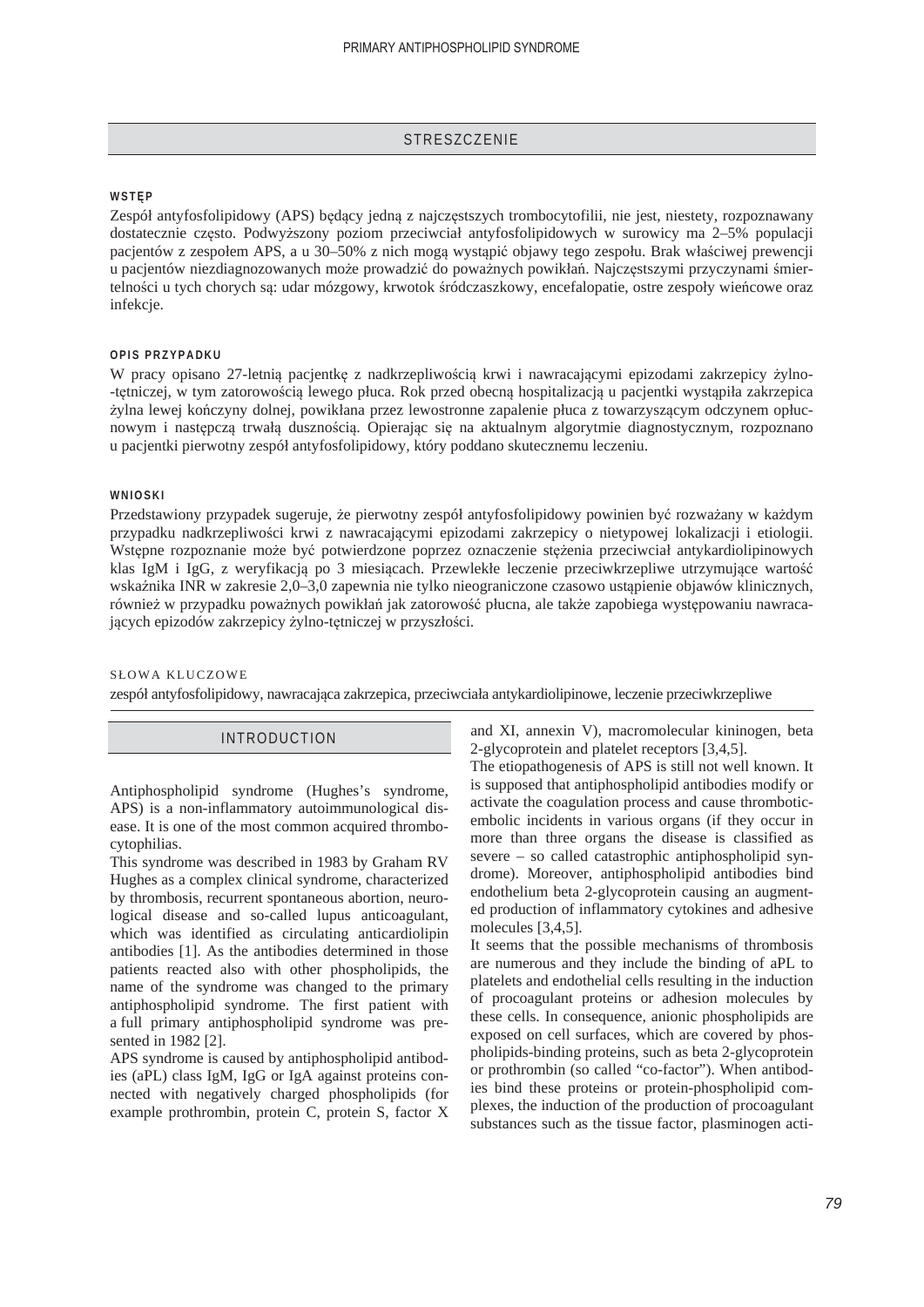vator inhibitor or adhesion molecules occurs, resulting in activation of the thrombosis process [6].

The actual frequency of incidence of APS in the general population is unknown. APS is more common in young to middle-aged adults (especially in 50–60 year-old age group) and a female predominance has been documented, particularly for secondary APS. Women suffer from APS twice as frequently as men [3,4,5].

The typical symptoms of APS include recurring incidents of peripheral venous-arterial thrombosis, often accompanied by multiple leg and arm vein thrombosis and coronary infarction or rethrombosis after bypass surgery (more than 40% of patients with acute coronary syndrome have anticardiolipin antibodies), transient cerebral ischaemic incidents and progressive cerebral ischaemia (up to 60% of patients with thrombosis of the central nervous system suffer from APS), thrombocytopenia (usually above 50 G/l), obstetric adversities (multiple spontaneous abortions), and also cutaneous lesions such as livedo reticularis most often located on the knees [7,8,9,10]. In some patients, other features occur such as fluctuating blood pressure, headaches (often migrainous and intractable), epilepsy or abnormal EEGs (often going back to early teen years) [11], visual field defects, dementia, pulmonary hypertension, Budd-Chiari syndrome and renal vein thrombosis [2,6].

Definite diagnosis of antiphospholipid syndrome requires fulfilling at least one clinical criterion and one laboratory criterion [Sapporo (1999); modified at Sydney (2006)] [12].

The clinical criteria are as follows:

- Vessel thrombosis one or more episodes of thrombosis of an artery, vein (besides superficial venous thrombosis) or capillary vessels in a tissue or an organ, confirmed by ultrasonographic and color Doppler imaging or histological examination (in histopathological slide, inflammatory vessels should not be seen) [13].
- Obstetric adversities:
	- a) 1 necrobiosis of a morphologically normal fetus after  $10<sup>th</sup>$  week of pregnancy (normal morphology of fetus documented by ultrasonographic or direct sectional examination), or
	- b) 1 premature delivery of a morphologically normal newborn before  $34<sup>th</sup>$  week of pregnancy in connection with preeclampsia or eclampsia or a severe failure of the placenta, or
	- c) 3 idiopathic, unexplained miscarriages before  $10<sup>th</sup>$  week of pregnancy, excluding cases connected with mother's anatomic or hormonal disorders or both parents' chromosome disorders.

Laboratory criteria – a positive result detected  $\geq 2$ times in a 12 week interval for:

 lupus anticoagulant present in the plasma (prolonged phospholipids-dependent coagulation times, e.g. Activated Partial Thromboplastin Time (APTT), are typical for lupus anticoagulant, though in vivo they cause thromboses). When the lupus anticoagulant is present, APS is qualified as a secondary syndrome [14].

- anticardiolipin antibodies class IgG or IgM present in the serum or plasma, in medium or high concentration (antibodies class IgM in a low concentration may be positive in patients with neoplasm, some infection or those treated with hemodialysis or with some specific drugs, but in those cases they do not cause thrombosis) [5,8,10].
- antibodies against beta 2-glycoprotein present in serum or plasma (titer > 99 percentile) [5].

These criteria do not concern clinical situations when the symptoms appear in a term shorter than 12 weeks or longer than 5 years from the moment the diagnosis of APS is established.

## CASE REPORT

A 27-year-old woman was admitted to the Department and Clinic of Internal Diseases, Angiology and Physical Medicine of the Medical University of Silesia in Bytom in order to diagnose the specific causes of blood hypercoagulability.

She was a smoker (8 cigarettes per day for the last 4 years), physically active, after 2 pregnancies ended by a cesarean section, without any medical history of injuries requiring immobilization of the lower extremities. So far, she had not take any hormonal contraception. In anamnesis: 1 year ago the patient suffered from venous thrombosis of the left lower limb treated with *enoxaparine* in a dose of 0,4 ml/day. 1 month before the hospitalization she was an ambulant patient with a suspicion of left-sided pneumonia with accompanying exudative pleurisy treated with *doxycyclinum* in a typical curative dose. Since then she has been complaining of constant dyspnea and low effort tolerance.

In the course of the hospitalization, the patient was in a good general condition without any ailments. In the physical examination no pathological symptoms were found, except for single crepitation at the base of both lungs disappearing after deep respiration.

#### **Laboratory analysis:**

- blood erythrocyte sedimentation rate after 1 hour: 29 mm,
- APTT 25.2 s (reference range: 26–36 s), prothrombin index 69.0% (reference range: 70–120%), prothrombin time 14,6 s (reference range: 10.4–  $-14.4$  s),
- anticardiolipin antibodies IgG 102.4 U/ml ( $N < 12$ ) negative result),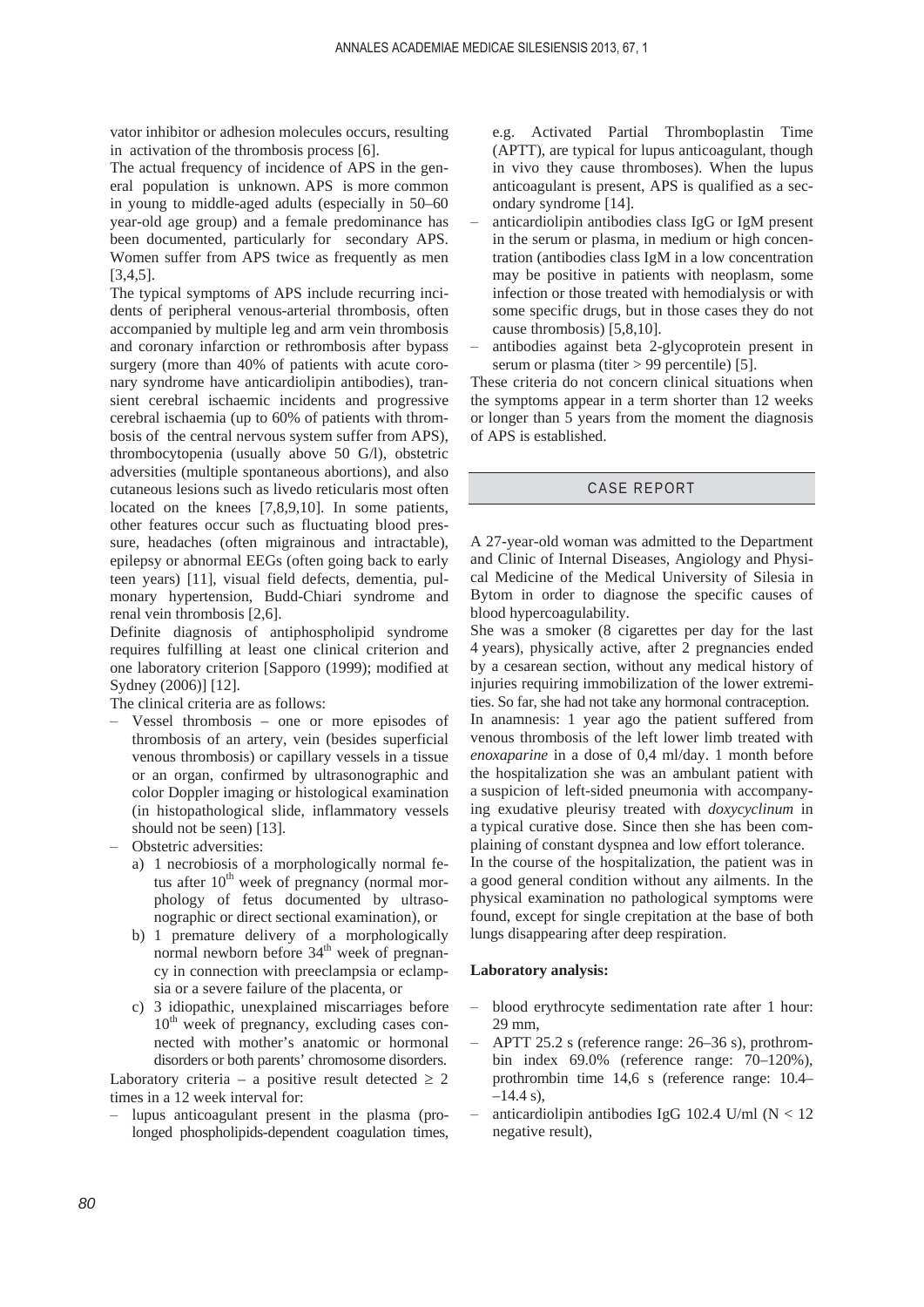### PRIMARY ANTIPHOSPHOLIPID SYNDROME



Fig. 1A-B. UDP of lower limbs: visible left femoral vein in phase of recanalization, with mural thrombus narrowing lumen of vessel up to 50% (RCFA -– right commune femoral artery, DVT – deep vein thrombus, RCFV – right commune femoral vein). Ryc. 1A-B. UDP kończyn dolnych: widoczna lewa żyła udowa w trakcie rekanalizacji ze skrzepliną przyścienną zwężającą światło naczynia do 50% (RCFA – prawa tętnica udowa wspólna, DVT – skrzeplina żyły głębokiej, RCFV – prawa żyła udowa wspólna).



**Fig. 2A-D.** Angio-CT of pulmonary arteries: visible normal pulmonary trunk and right pulmonary artery with branching – on left side mural thrombus in branching of left pulmonary artery and 6<sup>th</sup> segmental artery, parenchymal mural condensation in lung and post-inflammatory lesion in costophrenic angle. Ryc. 2A-D. Angio-TK tętnic płucnych: widoczny prawidłowy pień płucny oraz prawa tętnica płucna z rozgałęzieniami – po stronie lewej skrzeplina przyścienna w miejscu rozgałęzienia lewej tętnicy płucnej oraz w tętnicy segmentowej 6, przyścienne zagęszczenie w miąższu płucnym i zmiany pozapalne w kącie przeponowo-żebrowym.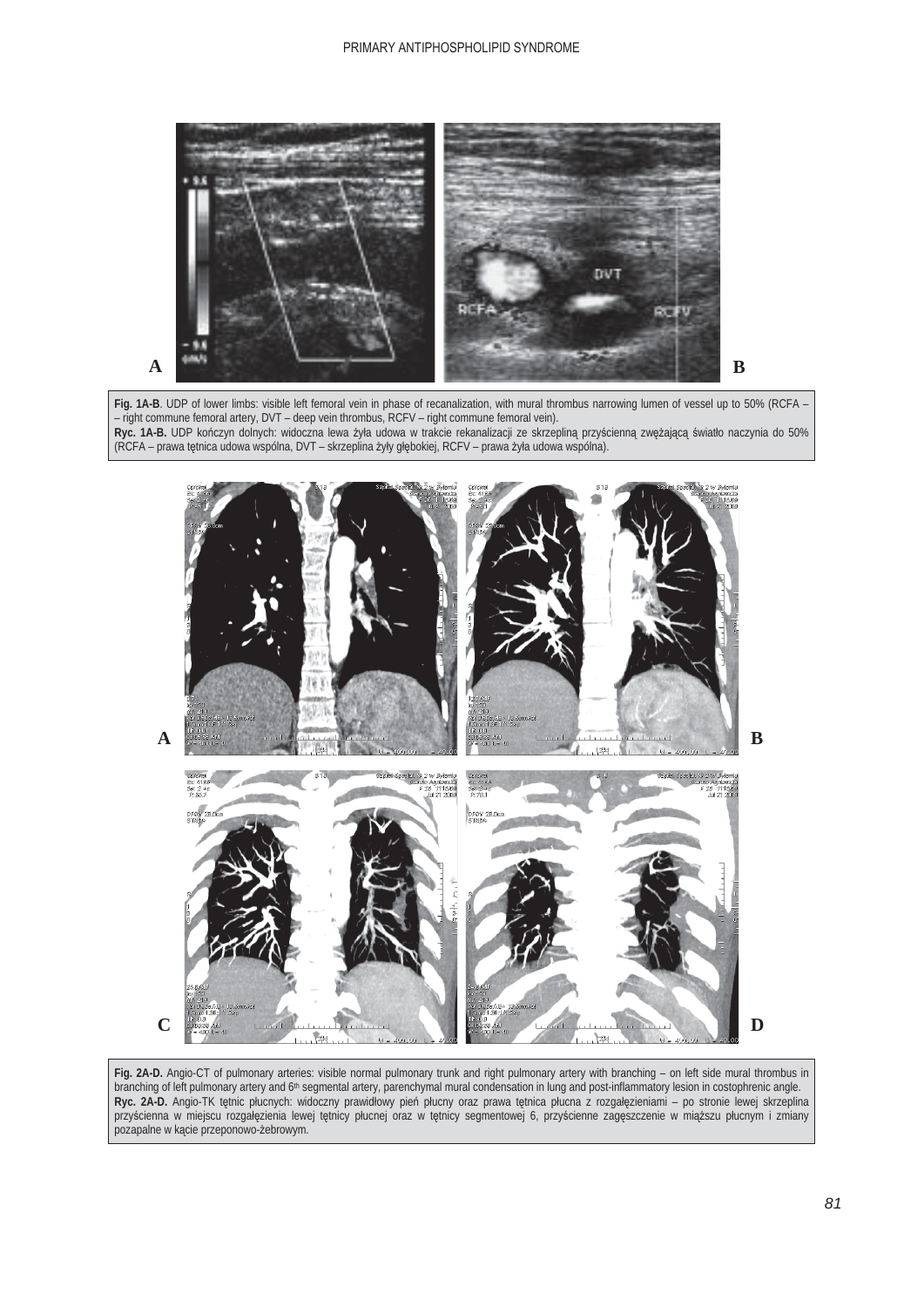- anticardiolipin antibodies IgM > 120 U/ml ( $N < 12$ ) negative result),

Syphilis reagin causing a false positive result of the Veneral Disease Research Laboratory (VDRL) test and antinuclear antibodies (ANA) were absent. Blood cell count, serum concentrations of D-dimer, fibrinogen, AT III antithrombin, C Reactive Protein, glucose, creatinine, urea, uric acid, protein, bilirubin, thyroid- -stimulating hormone, natrium and kalium, as well as serum activity of glutamic oxoloacetic transaminase (GOT) and glutamic pyruvic transferase (GPT) were within the reference range. The International Normalized Ratio (INR) value and urine analysis were within the reference range, as well. Electrocardiography and ultrasonographic examination of abdominal cavity were normal.

## **Instrumental examination**

- Chest radiogram: left sided diaphragm-pleural adhesions, band-shaped shadow on the left lung, which seemed to be pleural thickening. Profile of the heart – normal.
- Doppler ultrasound imaging (UDP) of the lower limbs (Fig. 1A-B): Left femoral vein and left popliteal vein in the phase of recanalization, with a mural thrombi narrowing lumen of the vessel up to 50%, VSM, VSP unobstructed, without thrombus. The venous system of the right lower limb normal.
- Computed tomographic angiography (Angio-CT) of the pulmonary arteries (Fig. 2A-D): Pulmonary trunk, right pulmonary artery with normal branching. On the left side a mural thrombus in the branching of the left pulmonary artery and 6 segmental artery. Parenchymal mural condensation in the left lung and a post-inflammatory lesion in the left costophrenic angle.

On the basis of the clinical examination as well as the results of laboratory analyses and instrumental examinations, according to the afore-mentioned criteria the initial diagnosis in the case study was thromboembolic disease with a left-side pulmonary embolism in the course of primary antiphospholipid syndrome.

The treatment included *Enoxaparin sodium*, *Acenocoumarol*, *Diosmin*, *Hesperidine*, anti-nicotine therapy and varicose stockings resulting in subsidence of the symptoms of respiratory insufficiency and crepitation at the base of both lungs in a physical examination as well as improvement in effort tolerance.

The patient was discharged from hospital with recommendation of treatment with *acenocumarol* in a dose of 2 mg per day – to keep INR in the range of 2.0–3.0, without a time-limit.

The patient was informed that antiphosholipid syndrome is a risk factor of thrombosis recurrence, especially if she stops the anticoagulant therapy or takes hormonal contraception. After 3 months the IgG anticardiolipin antibodies level was verified and the initial diagnosis was confirmed.

## **DISCUSSION**

Though APS is one of the most common thrombocytophilias, unfortunately, it is not recognized often enough [15]. The lack of proper prevention in undiagnosed patients causes severe complications and the most frequent reasons for mortality in those patients include a cerebral stroke, intracerebral haemorrhage, encephalopathies (27%), acute coronary syndromes (19,8%) and severe infections (19,8%) [16].

It should be remembered that 2–5% of the population has detectable anticardiolipin antibodies. In 30–50% of those persons the symptoms of APS may occur. That is why in every case of recurring thrombosis, especially in an atypical localization or an atypical etiology, APS should be considered [17].

Contemporary optimal treatment of APS, especially in the case of the catastrophic form, has three main aims: to treat any precipitating factors (prompt use of antibiotics if infection is suspected, amputation of any necrotic digits, high awareness in patients with APS who undergo an operation or an invasive procedure), to prevent and treat ongoing thrombotic events as well as to suppress excessive cytokine action. The most commonly applied therapy includes anticoagulation (usually intravenous heparin followed by oral anticoagulants), corticosteroids, plasma exchange, intravenous gammaglobulins and, if associated with lupus flare, cyclophosphamide [18].

Anticoagulant therapy of anunlimited duration should be recommended in patients with a diagnosed APS. According to actual consent in prevention of therecurrence of thrombotic-embolic disease maintaining INR in the range of 2.0–3.0 gives equal results as in the range of 3.1–4.0 [19]. Not smoking and avoiding the hormonal contraception in those patients is also of a great importance.

So far, the management of patients with APS has been mainly supportive, generally aimed at avoiding recurrent thrombotic events. It seems that therapy targeted at the triggering factor (antiphospholipid antibodies) including a combination of plasmapheresis, which reduces the serum antibodies level, and anti-CD20 antibody (*rituximab*), which inhibits their production, could offer a promising perspective [20].